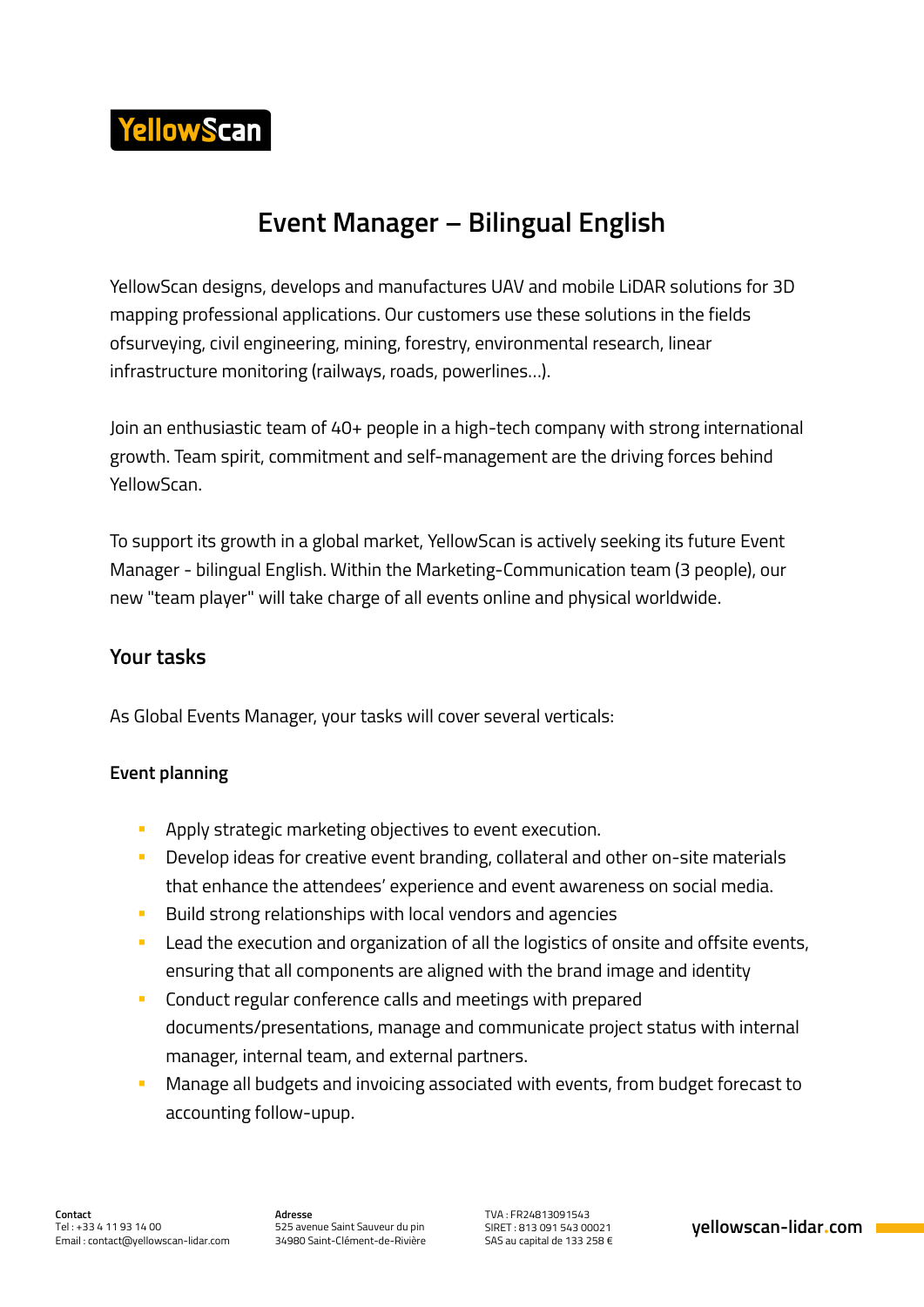# **YellowScan**

- Organize and manage ticket allocation and event accommodation for internal teams.
- **Define, create, and share events and experiential guidelines with countries, to** support consistency and impact of events.

#### **Event communication**

- **Define the event communication strategy to ensure brand awareness, reach and** visibility of our brands, at shows but also outside the shows.
- **Partner with the PR team and Content team to ensure that all events are captured** as media resources and media is prioritized at all events (i.e. supply material for event press releases, briefings, press images, etc.)

### **Reporting**

- **Provide timely event recaps containing both pre-event summaries, and post-event** wrap up reports and feedback, partnering with internal departments to determine both attendees' satisfaction and event ROI.
- **Evaluate event successes and areas for improvement.**

## **Profile**

- You really are a professional event organizer. Successful experience of at least 3 years in the organization of event (also virtual event)
- **You have excellent written and spoken English skills and you speak French. Any other** language would be appreciated.
- You are **organized** and are able to manage priorities.
- You hold a **master's degree** with a specialization in marketing, communication or equivalent.